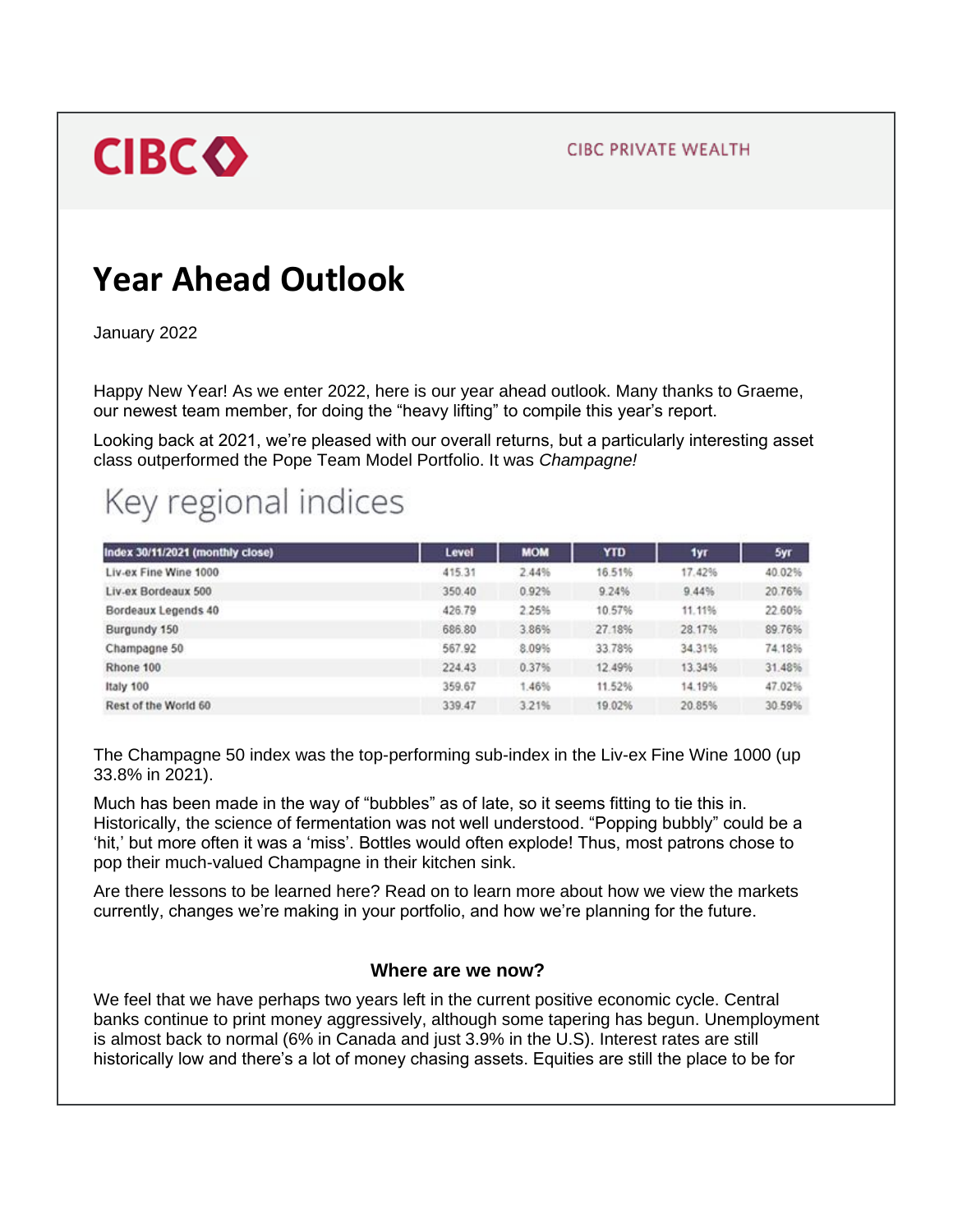the time being given low rates on bonds and the inflation protection one gains by owning good quality businesses.

We continue to avoid frothy areas of the market and will always have a value or "growth at a reasonable price" tilt to our portfolio, in order to minimize risk.

Determining which areas are frothy is obvious in some sectors, but not in others. The FAANGM (Facebook (Meta), Apple, Amazon, Netflix, Google, Microsoft) companies may have accurate pricing. However, we are not currently investing in most of these names as they are a bit too expensive - and based on past history, have not done well in an increasing interest rate environment. Apple on the other hand, offers good growth prospects at a reasonable price and was a new addition to client portfolios in 2021.

We can still buy companies for reasonable valuations in Canada, Europe, Asia, Emerging Markets and some areas of the U.S. market. We will continue to take advantage of this.

## **Are Price to Earnings Ratios "Bubbly"?**

A price to earnings ratio is the 'number of years based on current earnings' for you to regain your principal investment. If you buy CIBC stock at a price to earnings ratio of 11, and earnings remain the same, you could expect to receive your principal investment back in 11 years. The higher the P/E ratio you pay for a company, the more growth you need to expect (in earnings) to justify the valuation.

A new electric vehicle company Rivian just IPO'd at a very expensive valuation of 100 times sales. Think about that one for a moment. One hundred times sales. What does this mean?

If you bought a company with a 100 P/E multiple, you would need 100 years based on current earnings to regain your principal. Almost everything would have to go right with this business to justify paying such a rich valuation. However, 100-times sales? This is way more expensive than an already expensive 100-times earnings, and means you are paying 100 times business revenues while not accounting for any expenses (no cost of goods, administration, taxes, or research and development). Wow!

We won't really know if Rivian's stock is a bubble until we "pop the cork". Eventually we'll find that either Rivian has no bubbles ( bad company), contains just the right amount of fermentation (great business) or explodes everywhere (massive bubble).

Paying just ten times revenues in the investment world is considered inordinately expensive. Very few companies can deliver on these expectations. Many will point to the FAANGM stocks, but they are the exception, not the rule. Historically, many expensive stocks have suffered long periods of stagnation or decline after reaching a valuation of ten times sales. Finding the next trillion-dollar company is harder than it may seem.

We had some consternation the other day at this graph showing the total market cap of businesses currently priced at over 10 times sales. Richly valued stocks are the most expensive we have seen in our careers to date. They are even more expensive than was the case prior to the technology stock crash of 2000/2001 . The picture below speaks for itself.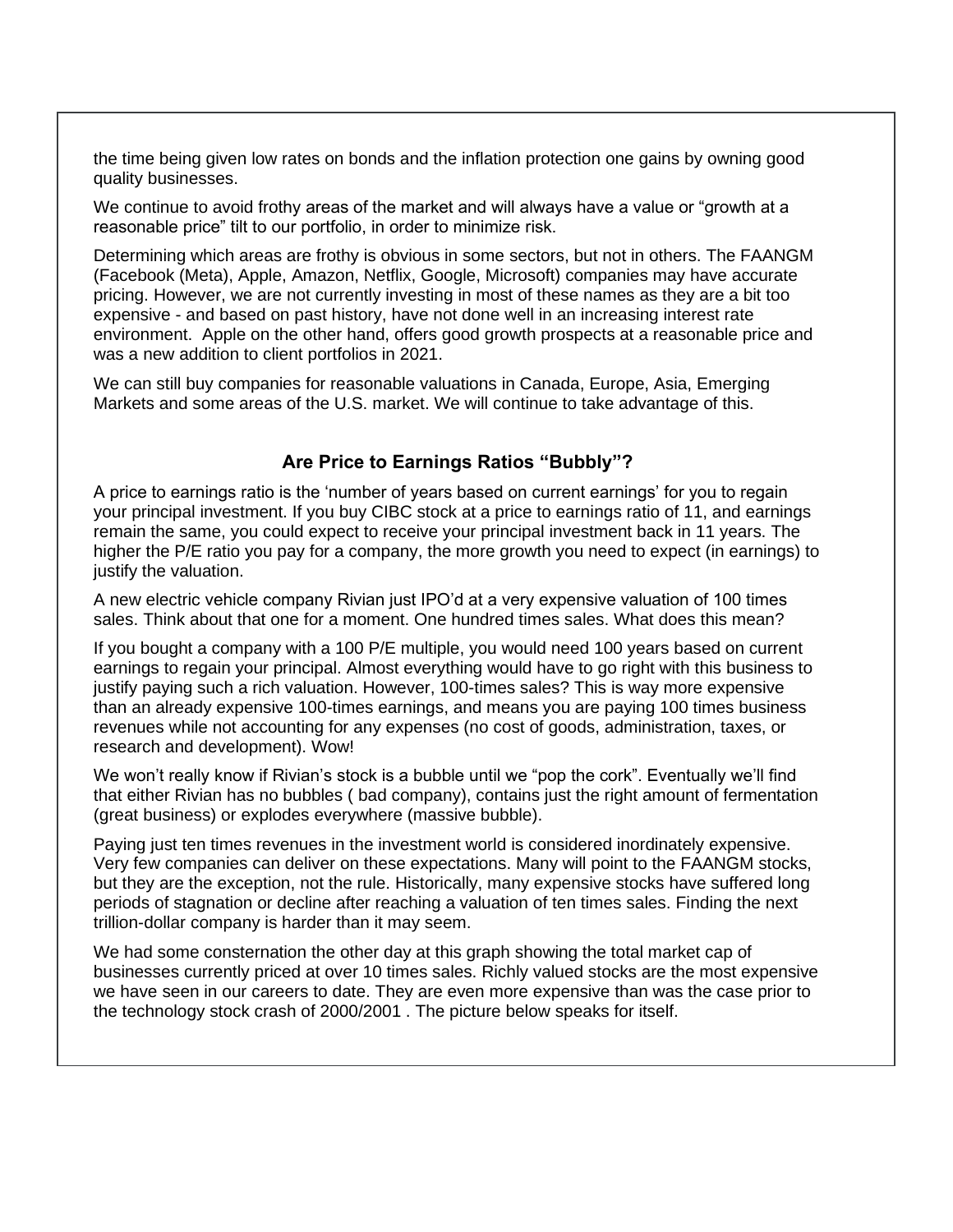

Source: Kailash Capital, LLC; Data from 4/30/1989-8/31/2021

Are we in a new paradigm? It's possible, but not probable. As long-term investors, we will stick to fundamentals. Investing fundamentals are there for a reason and will guide us through both the good and bad times, no matter what the future may bring.

### **Are we Missing out on the latest Tech?**

Generally, when it comes to investing in new technology you don't want to be too early, and you don't want to be too late. At one point in time, there were 2,525 search engines before market leader (Google) emerged. It's often easy to see in broad terms what industry trends are, however selecting which new companies will be industry leaders (or maintain their leadership) is very challenging. At one point in time, the cell phone industry was dominated by Nokia, Blackberry and Motorola. Well-liked by most stock analysts, these three companies combined had almost all the market share of what proved to be a fast-growing emerging industry. They were all eventually beaten out by Apple and Samsung – as both these companies proved to be more innovative than the competition.

We feel the next major innovative wave will be in human biology (genomics, bioinformatics, to 3D printing of artificial organs/limbs.) The speed at which our COVID vaccines were developed are a pre-cursor to what's coming. If we decide to invest in these areas however, it will only be when we see reasonable valuations that give us a proper margin of safety.

In our previous 2020 year ahead letter, we commented on over-valuation in crypto, unprofitable technology and green energy. These asset classes are now down over 50% from their 2021 highs. Although we feel that downside pressure has a ways to go (particularly in unprofitable technology), we will be looking more closely at green energy investments and assessing where we can find value in this space.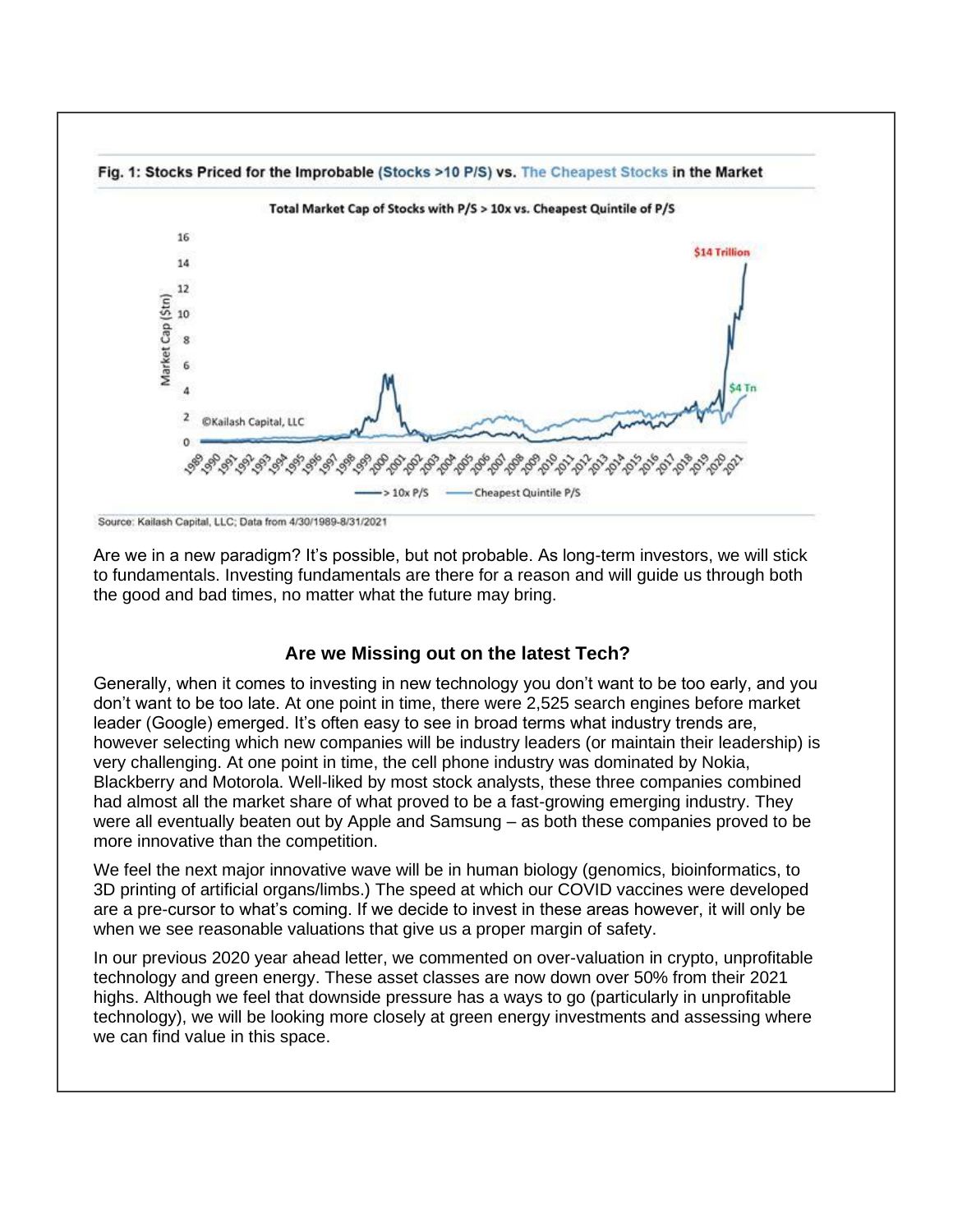## **Inflation and Interest Rates**

High inflation at present is likely - in our view - "transitory" and is expected to move lower towards the end of 2022. As vaccination rates increase across the world, we expect supply chain issues to resolve - causing inflation to settle back close to previous levels. High inflation of late has put central banks in a tight spot. Increasing interest rates too early, or too much (to combat inflation) will dampen the economic recovery we've been experiencing. It will be a tightrope walk for central banks over the next couple of years as they consider how to take away the massive monetary stimulus they have been providing without derailing the economic recovery that is underway.

## **Privately owned Fixed Income/Commercial Real Estate**

Privately owned fixed income and privately owned commercial real estate continues to demonstrate very good risk adjusted returns. As interest rates will likely continue to be a lot lower than what we've seen historically, we've had to pivot in terms of how we minimize downside risk - while at the same time maintaining a reasonable rate of return.

Historically we've invested between 40% and 45% of client assets in bonds and bond-related investments. If we continue to do this at today's low interest rates, overall portfolio returns will suffer. We believe privately valued fixed income and real estate can assist us in our goal of keeping portfolio risk at reasonable levels, while at the same time continuing to meet our return expectations.

We will look to increase our investment in privately valued fixed income/commercial real-estate (to close to 20% of client's portfolios) if public stock and fixed income markets continue to provide good returns - and reach a high point where we feel portfolio risk should be decreased. Large pension funds (such as the CPP) have been successfully utilizing privately valued investments for the past decade.

Many publicly traded Real Estate Investment Trusts (REITs), which were trading at significant discounts to 'Net Asset Value' when the pandemic derailed financial markets, are now beginning to trade closer to fair value. We monitor the REITs in our portfolio closely and still like where they stand, both from a discount to Net Asset Value and cashflow generating basis. We are regularly seeing new lease renewals coming in between 7% to 9% above current rent and there continues to be good occupancy levels and solid land value. Should our REITs (as we expect) move up to trade closer to Net Asset Value, we will begin moving some of these publicly traded REITs into privately valued commercial real estate. Privately valued properties are valued by appraisals, and therefore not subject to public market selling pressure - as is the case with publicly traded REITs.

In addition, privately valued fixed income allows us to move some money out of publicly traded fixed income and decrease risk that comes with this asset class, especially when public markets experience large downturns.

As these privately valued investments (in commercial real-estate and fixed income) tend to be 'non-correlated' to our publicly traded holdings, this helps to reduce portfolio volatility and enhances diversification.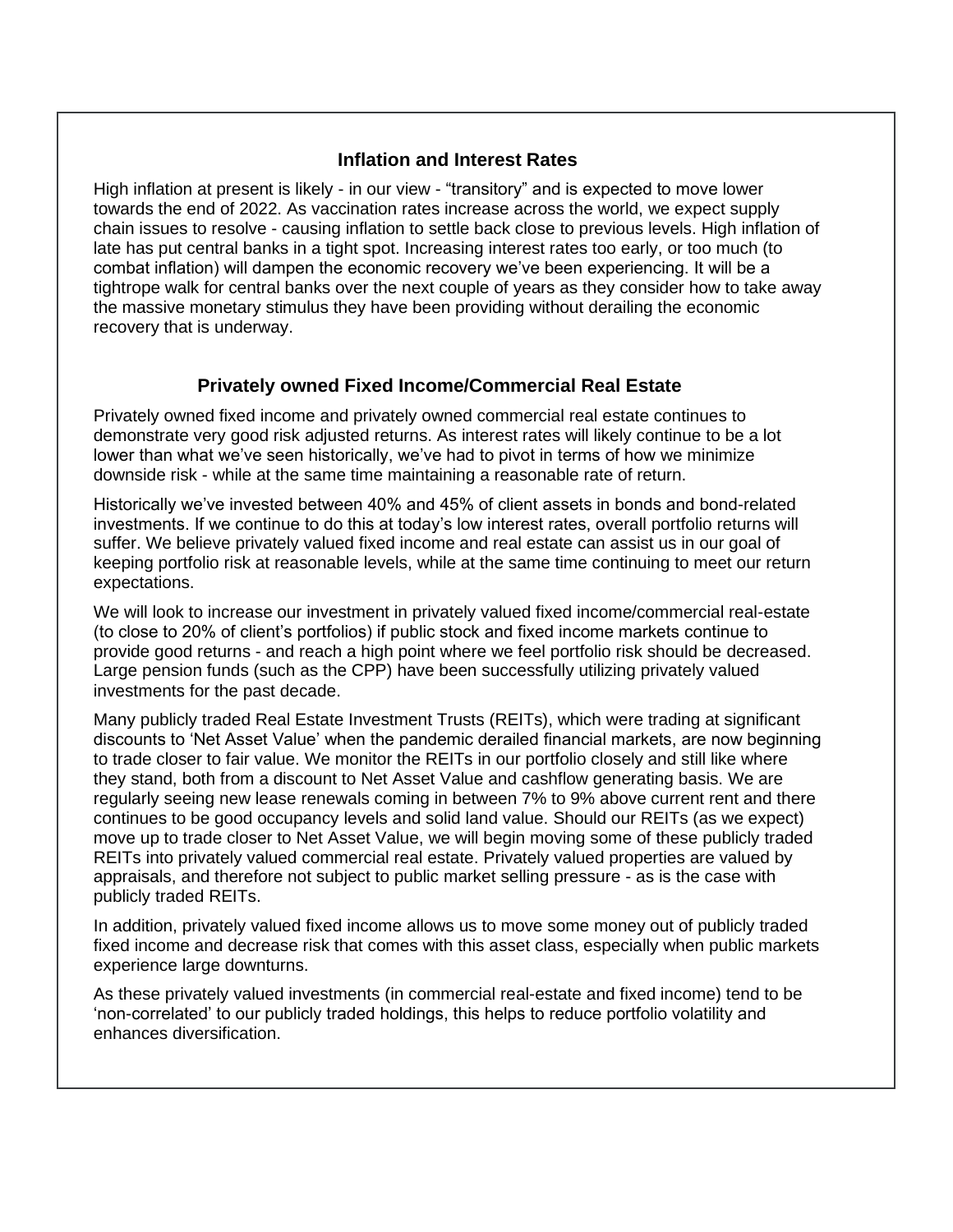To sum up, good returns combined with better portfolio diversification is why pension funds have been moving significantly into this asset class. We feel fortunate to have these investments at our disposal. Otherwise, the only way to maintain returns going forward (that meet our expectations) would be for us to increase stock exposure (and therefore risk) to levels far higher than what we historically have employed.

## **Preferred Shares**

The huge comeback we have seen in preferred share prices has been welcome news. In 2022, we will continue to see many issuers redeem their preferred shares at \$25 par value. We expect that preferred shares (that are trading below \$25) will continue to increase in price, given good investor demand (and shrinking supply). Any increase in interest rates favors this asset class (as future preferred share dividends on our 'rate reset preferreds' increase - when interest rates increase). When we feel preferreds are trading high enough in price, we plan on selling most of our exposure here as in recent years, preferreds have provided poor downside protection during any major market sell off.

### **Cryptocurrency**

The crypto market in our view remains largely speculative and we believe most buyers are investing here for price appreciation rather than for actual currency usage. There's a big difference between "investing or speculating" when it comes to allocating capital in the financial markets.

An investor is buying ownership in an asset or business that they feel has good long-term prospects - based on current and expected future cash earnings. It's this expectation of future cashflow that allows investors to have some sense of the value of their business. Speculation on the either hand involves buying something in the hope that someone in the future will buy it from you at a higher price.

Cryptocurrency does hold a lot of intellectual appeal. The origin story is fascinating and the underlying 'blockchain technology' has a lot of utility.

For those who wish to read the still unknown inventor of Bitcoin's (who goes by the pseudonym Satoshi Nakamoto) original paper, here it is:<https://bitcoin.org/bitcoin.pdf>

As we view buying cryptocurrency or related investments as speculation, we don't plan on investing in this space.

### **Defensive Measures**

If markets continue to climb higher over the next two or three years, we plan to take additional measures (in addition to investing in privately valued fixed income and real estate) to offset risk. This could involve investing in gold, long term U.S. treasury bonds, and/or option writing strategies. Ticker symbol ZPAY is a BMO option writing ETF that we may consider using (to generate a good yield with bit of capital appreciation - while taking on about 50% of the market's overall volatility.)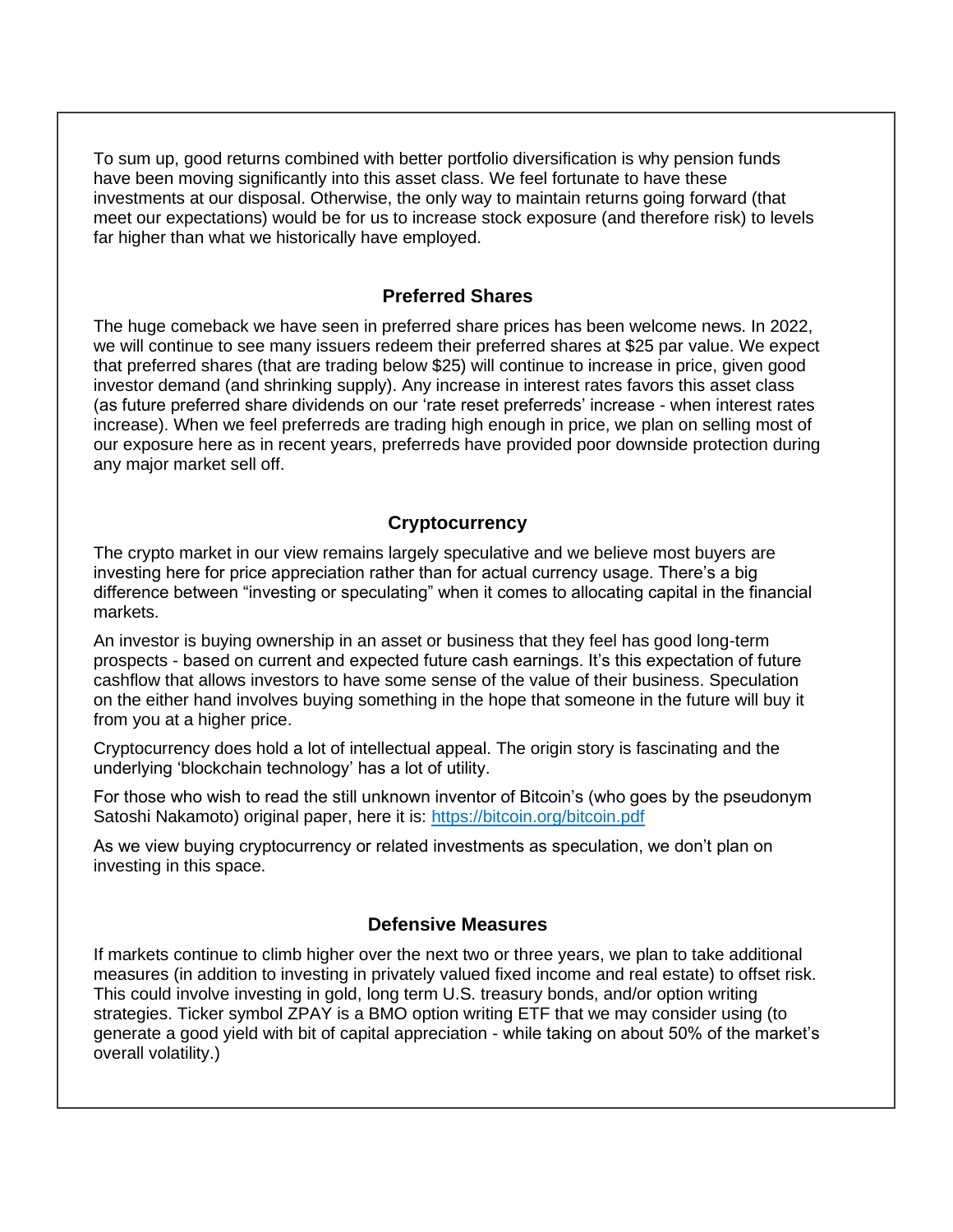#### **Omicron**

The rise of this new variant creates headwinds for the upcoming year as its transmissibility rates are much higher than the previous variants we've encountered. The latest data seems to indicate however that the severity of symptoms following infection is milder - compared to former strains we've encountered.

Based on the data at hand, most GDP estimates for the U.S. and Canada have been lowered very slightly for early 2022 because of this latest variant. Overall, 2022 GDP estimates for the U.S. and Canada are still a healthy 4.2% and 4.0%, respectively.

## **Potential Risks (and Opportunities)**

Aside from valuations being stretched in several 'in favor' industries (which we are largely avoiding) we remain watchful of the effects of today's artificially low interest rates and significant 'quantitative easing' (which started as a central bank experiment back in 2008 and has become the go-to method of fixing any economic downturn).

Corporate borrowing has been largely incentivized by low interest rates; however a lot of newly raised debt capital has gone into buying back the company's stock - rather than research and development or capital investment.

Although central banks have had good success in their goal of smoothing out the economy's booms and busts, we are not seeing a normal healthy cleansing through bankruptcies, (of inefficient companies) which in the longer-term is needed to enhance corporate efficiency.

Add in record amount of fiscal stimulus (that has produced huge government deficits) and we see an overall 'sugar rush' that is benefiting the economy in the short run but leads us to be ever aware of longer-term risks of "asset bubbles" . Eventually, we will have to 'pay the piper' regarding record amounts of government debt.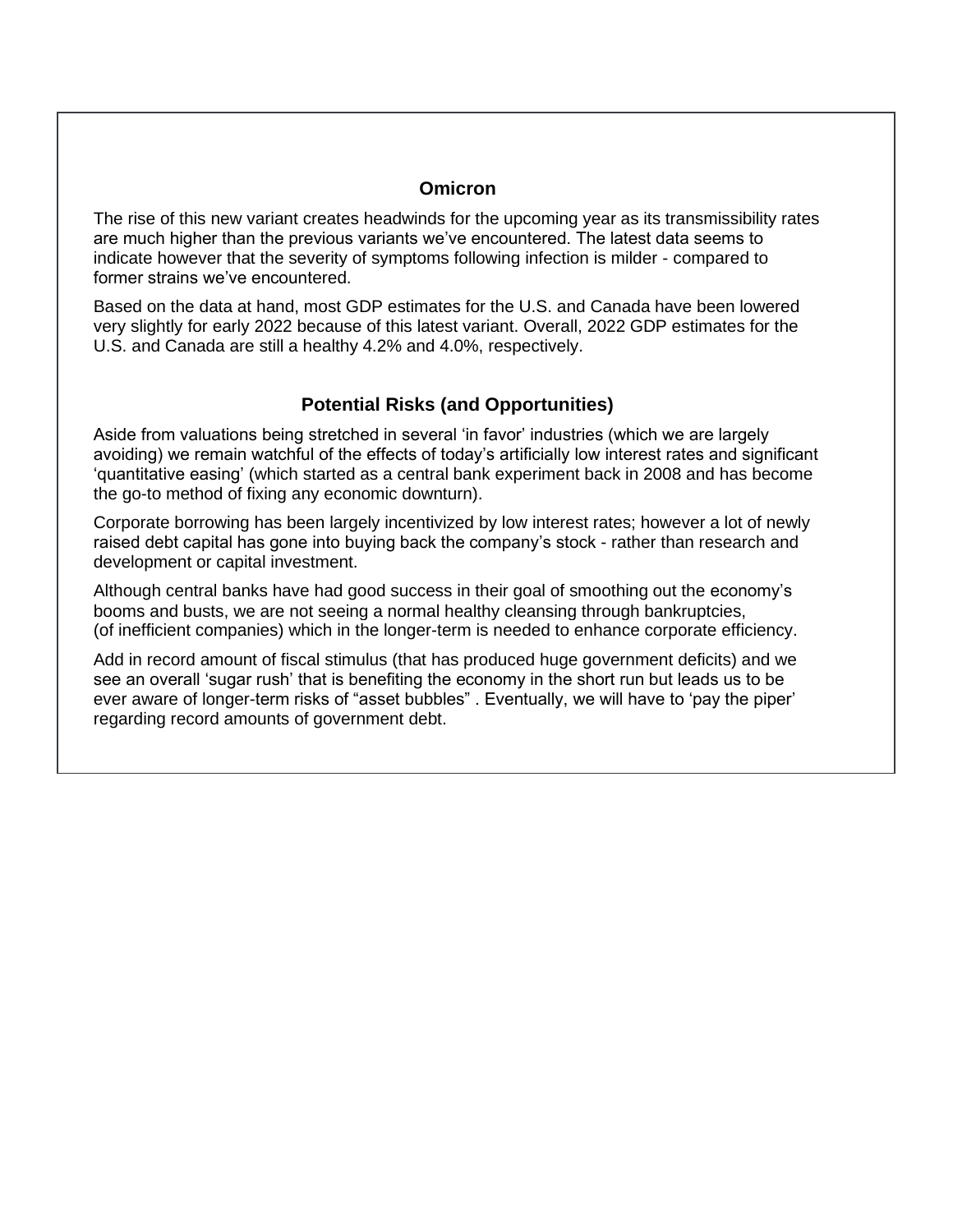

On the positive side, as we begin 2022, we have a reasonably strong economy and lots of pentup demand that should eventually benefit the struggling travel and hospitality sectors. Analysts are projecting 2022 to be a decent year for overall corporate earnings growth. Consumer confidence is also strong due to heathy growth in individuals 'net worth.'

Given the poor alternatives in the bond market, 2022 may see a reasonably good return year for equities, particularly in areas of the market that are still trading at reasonable valuation levels.

### **Bits and Bites**

This year's TFSA limit remains at \$6,000. For most client situations, we will be investing in autoparts manufacturer, 'Magna International' – a good value and earnings play on the increase in electric vehicle production in the coming years.

Magna is well positioned to take advantage of vehicle electrification and autonomous driving. It has invested in a massive re-tooling of its production factories to accommodate these trends. Instead of paying 100 times sales for Rivian, we're able to buy Magna at under 14 times earnings with good prospects and a large margin of safety. Less concern about champagne bottles exploding here!

The 2021 RRSP maximum is \$27,830 (deadline end of February). The 2022 maximum RRSP is \$29,210. Please check your CRA notice of assessment for your RRSP limit.

As we head towards tax season, please look out for your investment management fee report which will be mailed to you. The fee (in non-registered accounts) is tax-deductible.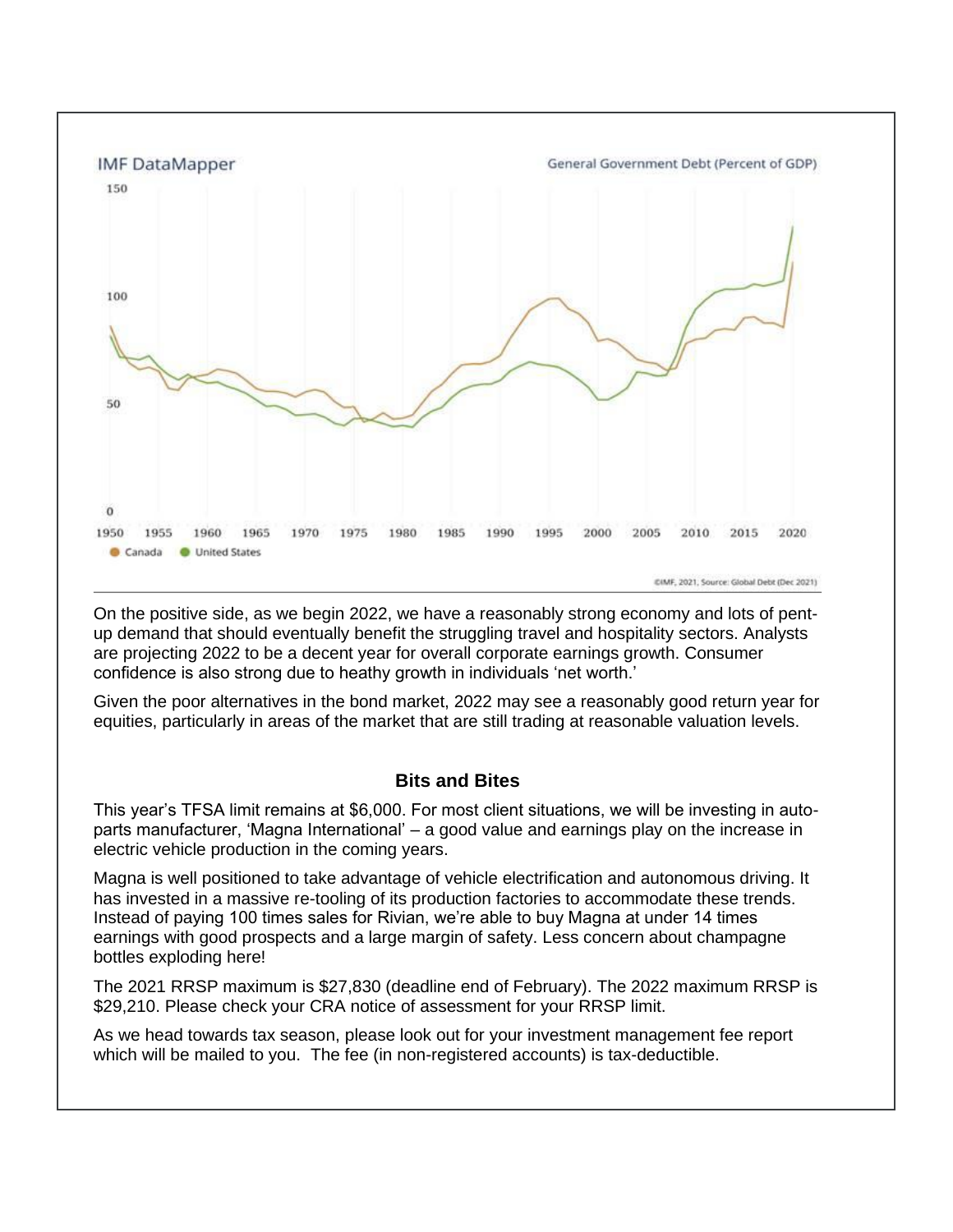BC resident children (ages 6 to 9) are eligible for \$1,200 grant (fully BC government funded) towards a 'Registered Educational Savings Plan.' In RESPs we manage here, we track the children's age – and help clients apply for the funds when the child turns six. Please talk with Cheryl (or any other team member) regarding how to take advantage of this program.

We've been very fortunate to have a number of new clients join our practice this past year. We would like to wish a warm welcome to everyone who has joined us! And thank you all for mentioning our practice to your family, friends, and colleagues. Our minimum for new clients continues to be \$500,000, but as we have always said, any of your children or parents are welcome as clients and we are more than happy to provide general advice over the phone to people you care about - regardless of how much money they have to invest.

Each year, via our firms' 'Children's Miracle Day', we give a portion of client revenues from the past year to charity. The [Scientists in Residence](https://scientistinresidence.ca/) program which we supported for many years, is now fully funded for when it resumes.

We've donated to two new charities this past year, [Athletics for Kids](https://athletesforkids.org/) and [Kids Up Front.](https://kidsupfrontvancouver.com/) Athletics for Kids pairs underprivileged children wanting to participate in sports with high school athletes for support and friendship. They also assist financially with sign-up and equipment costs. Kids Up Front provides access to arts, culture, sports, and recreation for children who otherwise would not have the opportunity.

We also continue to support Richmond's excellent charity, [Pathways Clubhouse](https://pathwaysclubhouse.com/) which supports individuals with mental health challenges by helping them in a variety of ways - including seeking employment.

In conclusion, we take our responsibilities to you very seriously and prefer to toast with our (reasonably priced) Champagne rather than speculate that the current high price for renowned vintages represents a bigger 'bubble' than it contents. Besides, the wealthiest people we know got that way by NOT drinking 10k bottles of wine; or as is the case with Warren Buffet, on days the markets are down at opening, he skips his usual McDonald's breakfast for a lower cost option… true story!)

The Pope Team also has a new secret weapon should we need a pep talk in another market downturn:<https://twitter.com/CBCTheNational/status/1466021765822386178> Click for joy!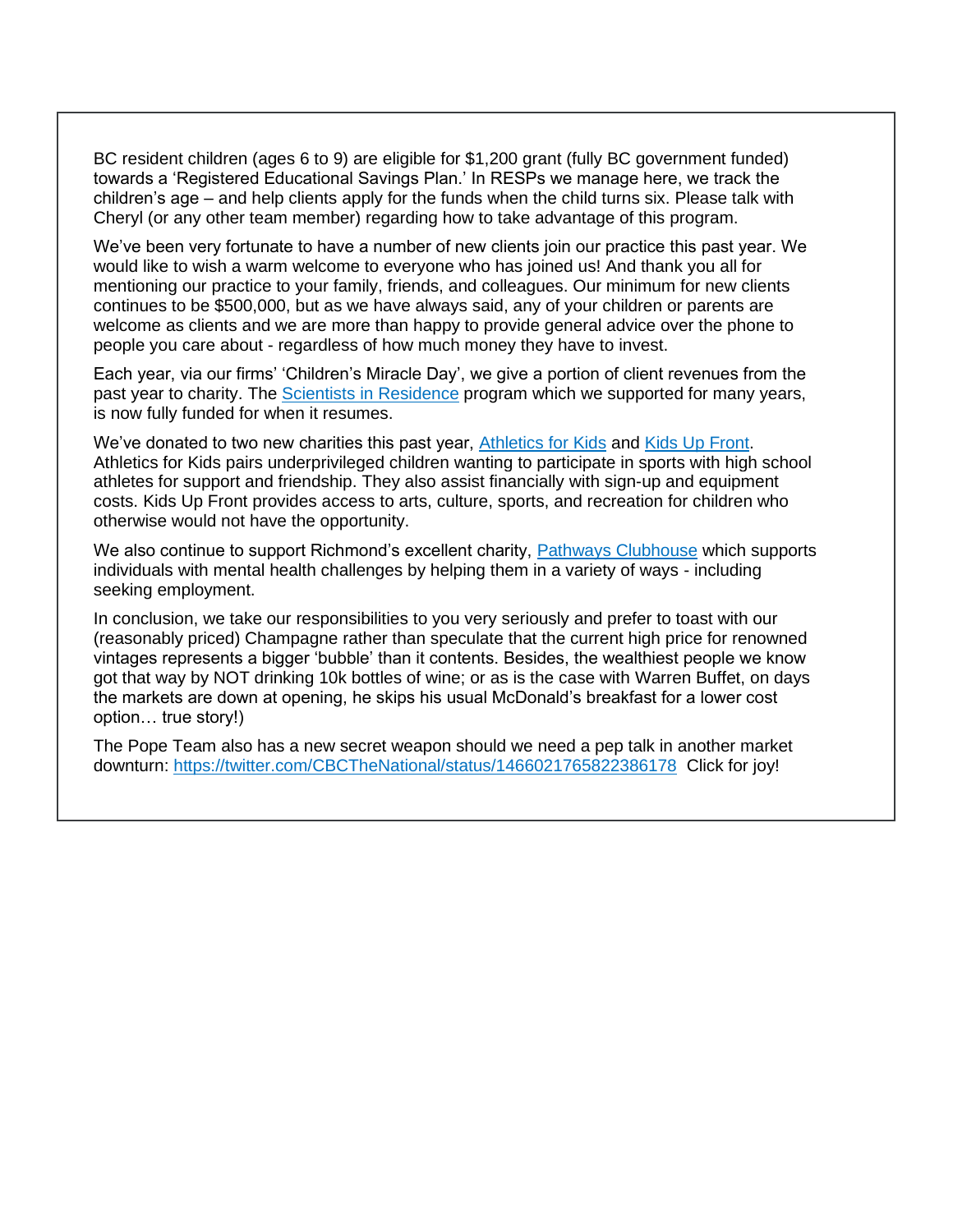

The 6-year-old who became coach for a day and gave an inspiring pep talk to the Peterborough Petes. #TheMoment



Please don't hesitate to reach out if you would like to discuss any of these items with us further. All the best in 2022!

Sincerely, The Pope Team

Neil Pope, MBA, CIM Portfolio Manager, Investment Advisor Tel: 604 207-8578 Rick Aulik, CFP, CIM, FCSI CIBC Wood Gundy The Pope Team [www.thepopeteam.ca](http://www.thepopeteam.ca/) 606-5811 Cooney Rd, Richmond, BC V6X3M1 Investment Advisor 604 207-8585 [rick.aulik@cibc.ca](mailto:rick.aulik@cibc.ca) Susan Christie, CFP, BA, CIM Associate Portfolio Manager 604 207-8570 [susan.christie@cibc.ca](mailto:susan.christie@cibc.ca) Graeme Schuss, CFP, BSc Associate Investment Advisor 604 207-8582 [graeme.schuss@cibc.ca](mailto:graeme.schuss@cibc.ca)

...